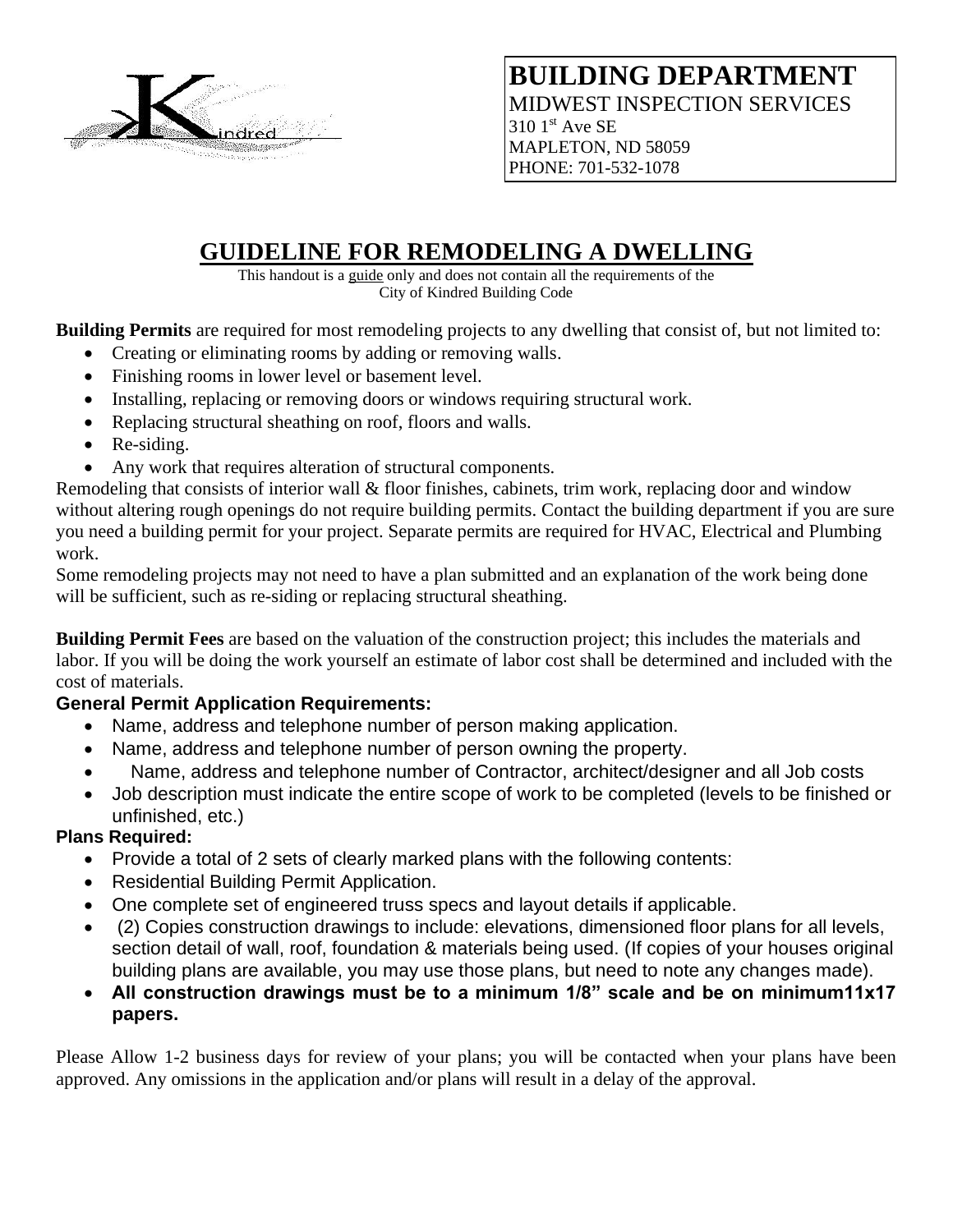#### **BUILDING CONSTRUCTION GUIDELINES**

.

- **1. Light, ventilation and heating –** All habitable rooms shall have an aggregate glazing area of not less than 8% of the floor area of the room and have natural ventilation through windows, doors, louvers or other approved openings with a minimum open able area of 4% of the floor area being ventilated. All dwellings shall have heating facilities capable of maintaining room temperature of 68 degrees at a point 3 feet above the floor and 2 feet from the exterior wall in all habitable rooms.
- **2. Room area and height –** All dwelling shall have one habitable room at least 120 square feet and other habitable rooms shall be not less than 70 square feet. All rooms shall have a ceiling height of not less than 7 feet.
- **3. Garage and dwelling separation –** Garages shall be separated from the residence and its attic area by a minimum of ½" fire rated gypsum board applied to the garage side
- **4. Emergency escape and rescue openings -** Basements with habitable space and all sleeping rooms are required to have emergency escape and rescue openings. Where the basement contains one or more sleeping rooms, emergency escape and rescue openings shall be required in each sleeping room, but required in the adjoining areas of the basement. See attached sheet for minimum requirements for egress windows.
- **5. Means of egress -** Means of egress from all dwellings shall be directly to the exterior and shall not require traveling through a garage. Egress doors shall a side hinged door not less than 3 feet in width and not less then 6 feet 8 inches in height. Landings shall be provided on both sides of the door.
- **6. Smoke alarms -** Smoke alarms are required in each sleeping room, outside of each separate sleeping area in the immediate vicinity of the bedrooms and on each additional story including the basement. All smoke alarms shall be interconnected. When interior alteration or remodeling that requires a permit or when bedrooms are added or created the entire dwelling shall have smoke alarms installed and shall be interconnected and hard wired.
- **7. Moisture vapor retarder -** Moisture vapor retarder is required for all framed walls, floors and roof/ceilings comprising elements of the building thermal envelope and shall be installed on the warmin-winter side of the insulation.
- **8. Floors –** Manufactured floor trusses or engineered wood I-joist shall be installed as per manufacturer's instructions. If solid lumber is used, the size of the joist is determined by the span and spacing of the joist. Floor sheathing must be of approved span rated sheathing.
- **9. Space under stairs –** if access to the area the basement stairway is provided for storage or other uses, the walls and ceiling of this space must be sheet rocked.
- **10. Walls –** Bottom plate shall be of at least the same width as the wall stud bearing upon it. The bottom plate shall be treated lumber if in contacted with concrete.

**-** Wall studs shall be a minimum 2 X 4 and have a maximum spacing 24 inches on center, with three wall studs at each exterior corner.

- Wall studs shall be capped with double top plates overlapped at corners and end joints offset at least 24 inches.

- Wall furring strips in contact with concrete shall be decay resistant lumber or shall have a moisture barrier between the furring strips and the concrete.

- The exterior wall covering must be of an approved material that is resistive to weather such as siding, stucco, brick, etc. A weather barrier shall be applied to the studs or sheathing as required.

- Headers must have at least one trimmer stud under each end. Headers over 5 feet shall have a minimum of two trimmer studs under each end. Headers over doors and windows must be of the follow minimum sizes for walls bearing roofs:

| For opening:   | <b>Minimum header size:</b>                                                              | <b>Grade of wood:</b> |
|----------------|------------------------------------------------------------------------------------------|-----------------------|
| 6 foot opening | $2 - 2 \times 10$                                                                        | #2 SPF or #2 $HF$     |
| 8 foot opening | $3 - 3 \times 10$                                                                        | #2 HF                 |
|                | . Ugadaya fan angustuga guaatan than 9 faat shall ka guungeed keetha Deciding Danamurant |                       |

Headers for openings greater than 8 feet shall be approved by the Building Department. (Consider pre-engineered laminated veneer lumbers for openings greater than 6 feet.)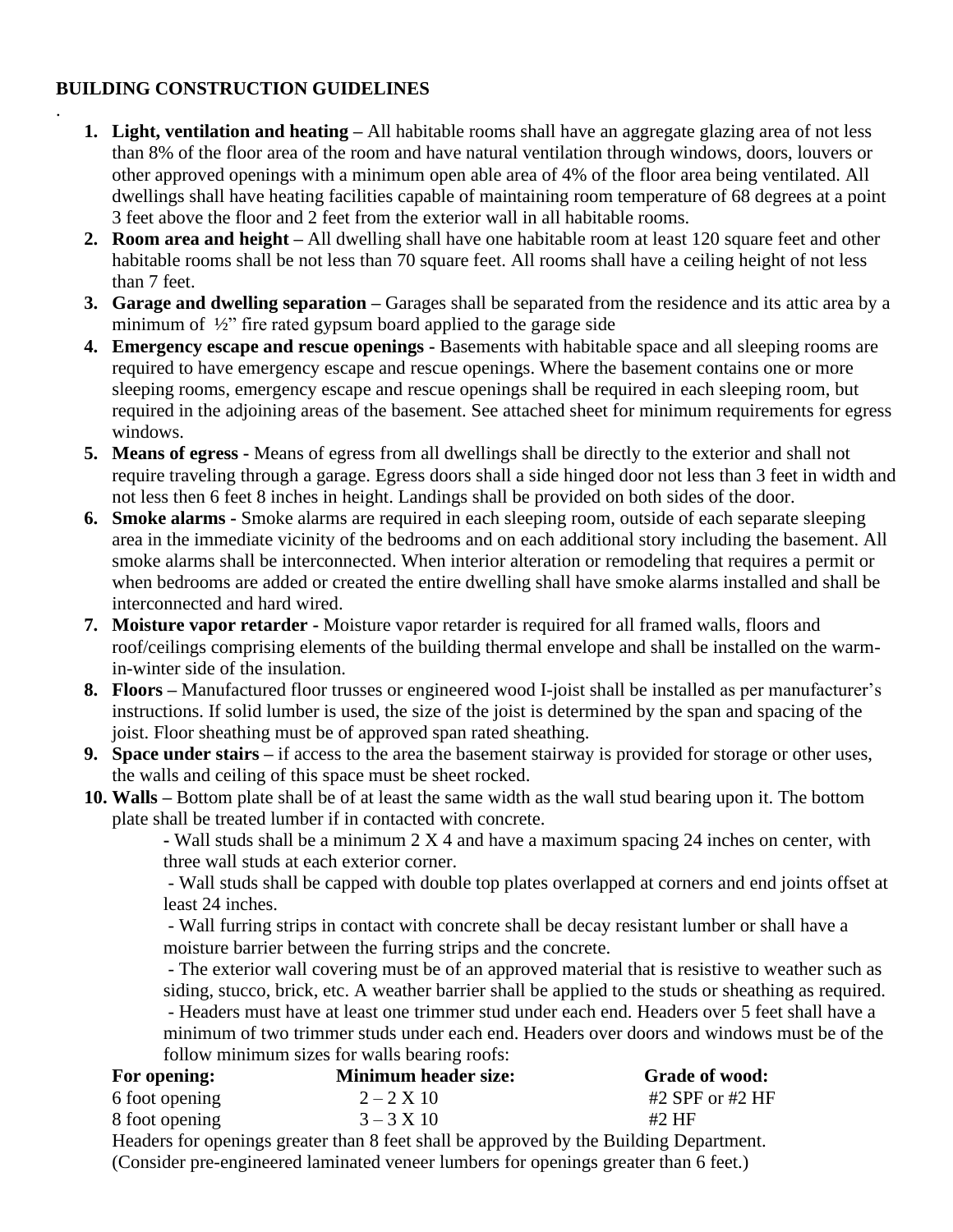#### **11. Roofs –** Roof sheathing must be of approved span rated sheathing.

All residential construction shall meet the minimum requirements of the City of Kindred building code.

#### **REQUIRED INSPECTIONS**

- 1. **Framing –** after completion of structural frame, sheathing and roof to the building frame, and prior to covering the structural frame. All Electrical, HVAC, and Plumbing shall be installed and inspected before calling for framing inspection.
- 2. **Insulation –** 0nce insulation and vapor barrier are in place & prior to installing sheetrock.
- 3. **Final –** when addition is completed and prior to occupying.

It shall be the responsibility of the permit holder to notify the Building Department when work is ready to be inspected. No work shall commence until the inspection is complete and approved.